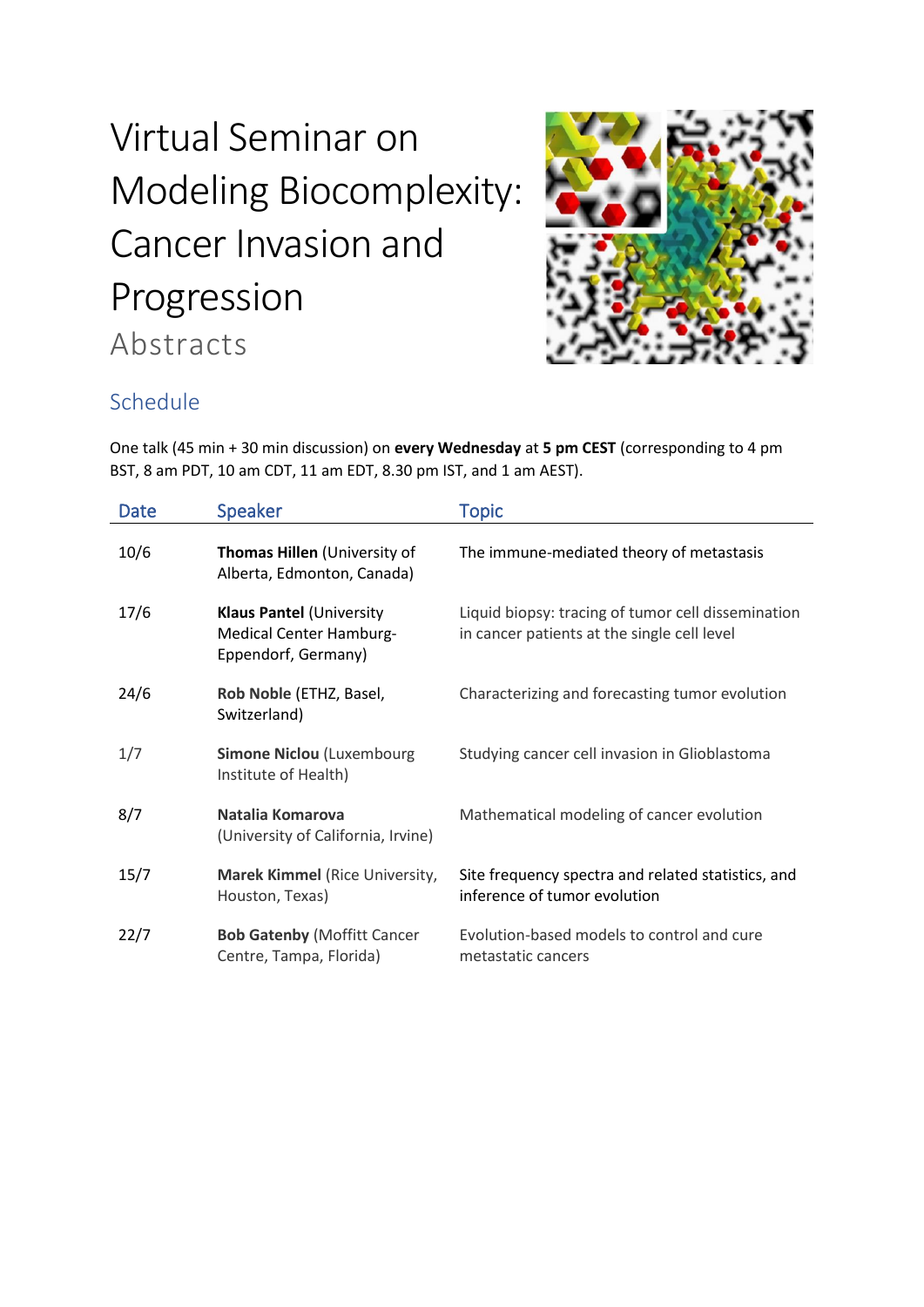# The immune-mediated theory of metastasis Thomas Hillen (University of Alberta, Edmonton, Canada), 10/6/20

Accumulating experimental and clinical evidence suggests that the immune response to cancer is not exclusively anti-tumor. In fact, several pro-tumor effects of the immune system have been identified, such as production of growth factors, establishment of angiogenesis, inhibition of immune response, initiation of cell movement and metastasis, and establishment of metastatic niches.

Based on experimental data, we develop a mathematical model for the immune-mediated theory of metastasis, which includes anti- and pro-tumor effects of the immune system. The immunemediated theory of metastasis can explain dormancy of metastasis and metastatic blow-up after resection of the primary tumor. It can explain increased metastasis at sites of injury, and the relatively poor performance of Immunotherapies, due to pro-tumor effects of the immune system.

Our results suggest that further work is warranted to fully elucidate and control the pro-tumor effects of the immune system in metastatic cancer. (with Adam Rhodes)

## Liquid biopsy: tracing of tumor cell dissemination in cancer patients at the single cell level

#### Klaus Pantel (Institute of Tumor Biology, University Medical Center Hamburg-Eppendorf, Germany), 17/6/20

"Liquid biopsy" was introduced as a new diagnostic concept in 2010 for the analysis of circulating tumor cells (CTCs) and has been now extended to material (in particular DNA) released by tumor cells in the peripheral blood of cancer patients. Over the past decade, various methods have been developed to detect CTCs and ctDNA in the peripheral blood of cancer patients. While reliable information can be easily obtained in patients with advanced disease, early stage cancer patients usually present with very low concentrations of CTCs and ctDNA. At present, most CTC assays rely on epithelial markers and the majority of CTCs detected are single isolated cells. The clinical relevance of 'mesenchymal' CTCs lacking any epithelial markers as well as CTC clusters are still under investigation. Although most published studies have been performed on patients with carcinomas and melanomas, CTCs have been also detected in the peripheral blood of patients with primary brain tumors (glioblastomas) despite the blood-brain barrier.

Liquid biopsy assays are currently being validated for early detection of cancer, which is supposed to reduce cancer related mortality. Despite remarkable progress, liquid biopsy-based detection of early stages of cancer remains a challenge, in particular in breast cancer. New blood-based biomarkers for early detection currently validated in clinical trials include miRNAs, exosomes and tumor-educated platelets.

In patients with diagnosed cancer, CTCs and ctDNA analyses can obtain independent information on prognosis in early and advanced stages of disease. In particular, CTC counts at initial diagnosis are able to refine the current risk stratification by TNM staging in early stage breast cancer. Moreover, early detection of relapse by sequential ctDNA (or CTCs) analysis of blood samples obtained post-surgery during the follow up is possible and may be used in future trials to stratify patients to "post-adjuvant" therapies.

Another key application of liquid biopsy is to identify therapeutic targets or mechanisms of resistance of metastatic cells in individual patients. While the analysis of ctDNA focuses on mutations relevant for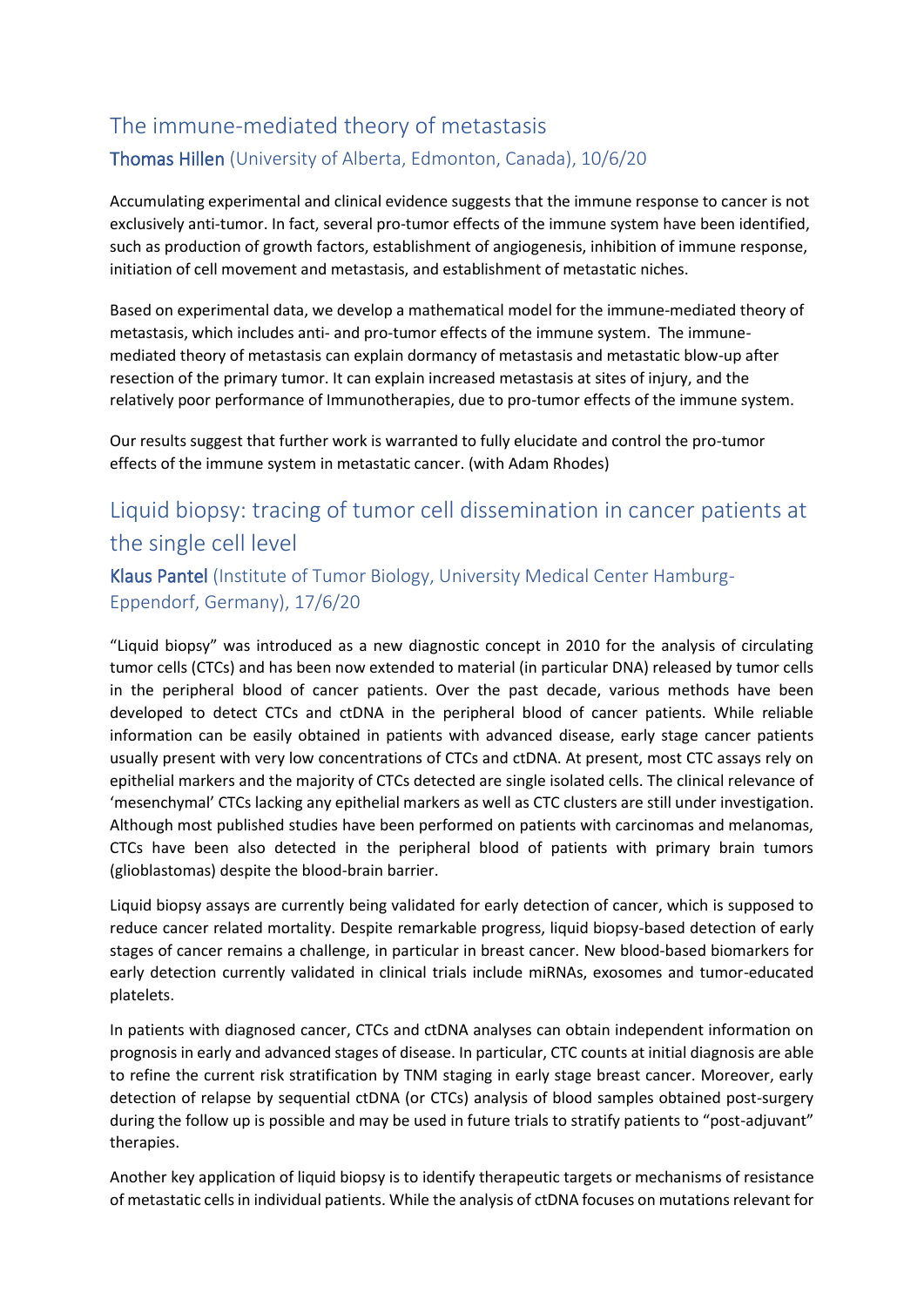cancer therapy (e.g., EGFR, KRAS or ESR1 mutations), CTCs offer a wide spectrum of analyses at the DNA, RNA and protein levels. Metastatic cells might have unique characteristics that can differ from the bulk of cancer cells in the primary tumor currently used for stratification of patients to systemic therapy. Moreover, monitoring of CTCs and ctDNA before, during and after systemic therapy (e.g., chemotherapy, hormonal therapy, antibody therapy) might provide unique information for the future clinical management of the individual cancer patient and might serve as surrogate marker for response to therapy. In the context of recent success in antibody-mediated blockade of immune checkpoint control molecules, expression of the PD-L1 on CTCs might be of interest as potential predictive marker. Moreover, the expression of androgen receptor variant 7 in CTCs may predict resistance to antiandrogen therapy in prostate cancer, while mutations in the estrogen receptor gene (ESR1) provides information on resistance to hormone therapy in breast cancer. Additional therapeutic targets detected on CTCs in cancer patients include the estrogen receptor and HER-2 oncogene. Single cell RNAseq analysis of CTCs may provide more comprehensive information on relevant pathways.

For functional analysis of CTCs, the development of *in vitro* and *in vivo* test systems has started, which might also serve as models for drug testing. In particular, the development of cell lines and xenografts derived from CTCs can provide novel insights into the biology of tumor cell dissemination and may be used to discover new pathways to target specifically metastatic cells.

Besides CTCs and ctDNA the analysis of circulating microRNAs, exosomes or tumor-educated platelets may provide complementary information as "liquid biopsy". E.g., the integrin composition of exosomes seems to determine the organ site of metastatic niches and the RNA expression pattern of blood platelets reveals information on tumors in cancer patients.

Sensitive methods have been also developed to capture disseminated tumor cells (DTCs) in the bone marrow in cancer patients, which provide new insights into the process of "cancer dormancy". The nature of dormant breast cancer cells and the mechanisms leading to their outgrowth are poorly understood. Efforts to unravel the nature of cancer dormancy have been hampered by the lack of sensitive methods to detect dormant cells in cancer patients. The development of novel therapies designed to kill dormant residual tumor cells, or maintain them in a quiescent state, represents a highly attractive approach to prevent late recurrence. Such an approach, however, would require a far more detailed understanding of tumor dormancy and recurrence than exists today, as well as biomarkers to enable monitoring of this process and predict recurrence. Analysis of DTCs leads to the discovery of new molecules relevant to the biology of metastasis such as the putative metastasis-suppressor RAI2.

In conclusion, liquid biopsy analysis can be used to obtain new insights into metastasis biology, and as companion diagnostics to improve the stratification of therapies and to obtain insights into therapyinduced selection of cancer cells. Different approaches such as CTC or ctDNA analysis will provide complementary information. Technical and clinical assay validation is very important and can be achieved in international consortia such as the European Liquid Biopsy Society (ELBS) network [\(www.elbs.eu\)](http://www.elbs.eu/).

### Characterizing and forecasting tumor evolution Rob Noble (ETHZ, Basel, Switzerland), 24/6/20

Characterizing the mode – the way, manner, or pattern – of evolution in tumours is important for clinical forecasting and optimizing cancer treatment. DNA sequencing studies have inferred various modes, including branching, punctuated and neutral evolution, but it is unclear why a particular pattern predominates in any given tumour. I will argue that differences in tumour architecture can explain the variety of observed genetic patterns. I will present results of spatially explicit population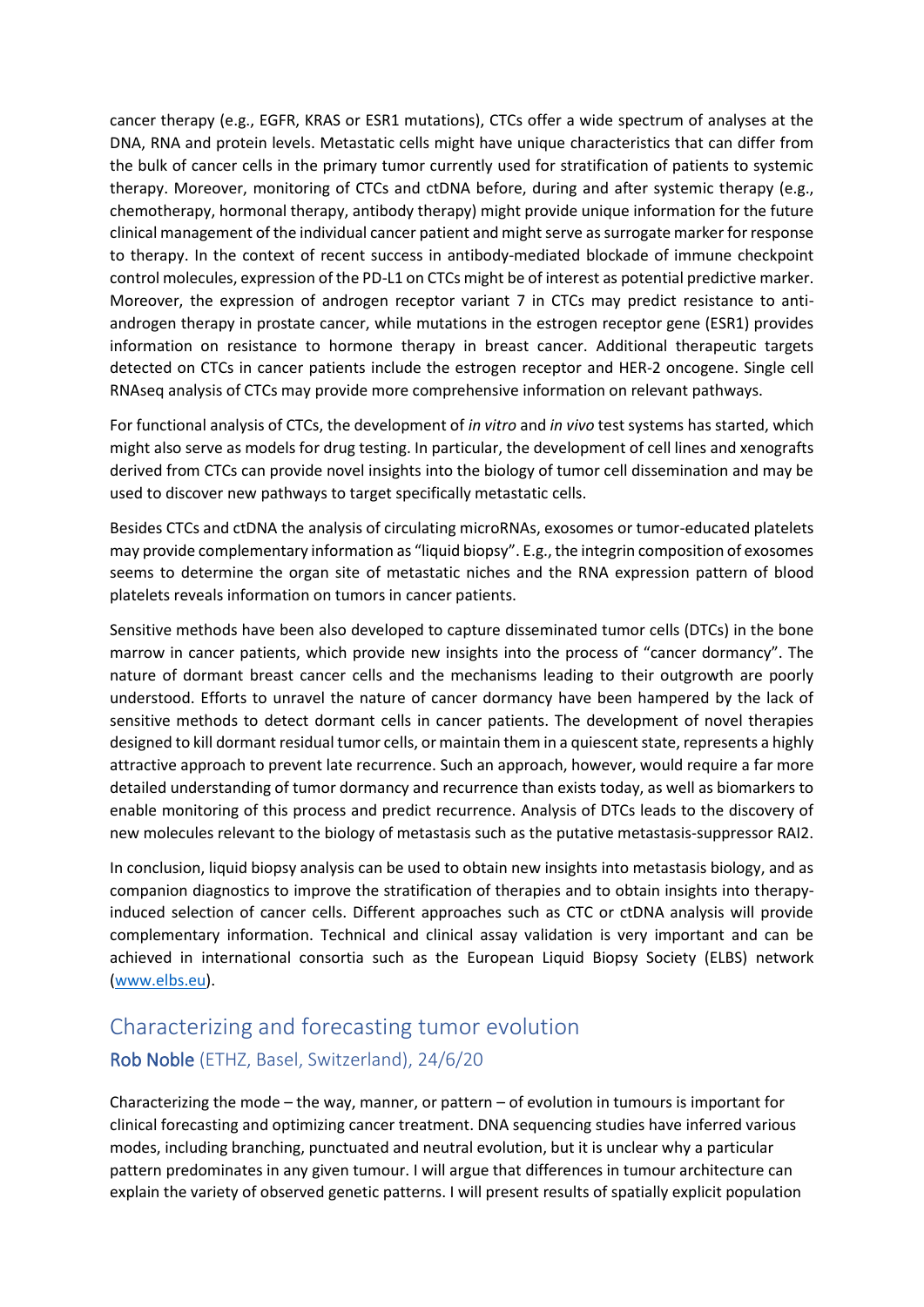genetic models showing that, within biologically relevant parameter ranges, human tumours are expected to exhibit four distinct onco-evolutionary modes (oncoevotypes), governed by the mode of cell dispersal and the range of cell-cell interaction. New quantitative indices will be introduced for describing and classifying these oncoevotypes. I will further present an investigation of when, why and how intratumour heterogeneity can be used to forecast tumour growth rate and progressionfree survival. I will thus provide explanations – grounded in evolutionary theory – for empirical findings in various cancers. This work informs the search for new prognostic biomarkers and contributes to the development of predictive oncology.

## Studying cancer cell invasion in Glioblastoma Simone Niclou (Luxembourg Institute of Health), 1/7/20

Diffuse gliomas are malignant tumors of the brain that are characterized, as the name implies, by extensive tumor cell infiltration throughout the brain. They include different types of tumors of glial origin or resemblance, including Glioblastoma (GBM), the most aggressive primary brain tumor in adults. The excessive invasion represents a major challenge in clinical disease management because it precludes complete tumor cell removal at the invasive front through surgical resection thus constituting a major source of tumor recurrence. Furthermore, invasive glioma cells represent a difficult therapeutic target since they are localized within normal functional brain areas with an intact blood brain barrier (BBB), thereby excluding most systemic drug treatments. The lecture will provide an overview of the various paths and modes of glioma cell invasion with a focus on the specific aspects of the brain microenvironment. We highlight recent insight into tumor microtubes, neuroglioma synapses and tumor metabolism which can regulate invasion processes. Unpublished data on a genome-wide shRNA screen identifying potential novel regulators of GBM invasion will be presented. Finally, we will critically assess the challenges and opportunities for therapeutically targeting glioma cell invasion.

#### Mathematical modeling of cancer evolution

#### Natalia Komarova (University of California, Irvine), 8/7/20

Evolutionary dynamics is at the core of carcinogenesis. Mathematical methods can be used to study evolutionary processes, such as selection, mutation, and drift, and to shed light into cancer origins, progression, and mechanisms of treatment. I will present two very general types of evolutionary patterns, loss-of-function and gain-of-function mutations and discuss scenarios of population dynamics -- including stochastic tunneling and calculating the rate of evolution. Applications include origins of cancer, passenger and driver mutations, and how aspirin might help prevent cancer. I will also talk about evolution in random environments. The presence of temporal or spatial randomness significantly affects the competition dynamics in populations and gives rise to some counterintuitive observations. I will present some recent results on the evolutionary dynamics in systems where spatial and temporal randomness affects division and/or death parameters of cells. Of particular interest are the dynamics of non-selected mutants, which exhibit counterintuitive properties.

### Site frequency spectra and related statistics, and inference of tumor evolution

#### Marek Kimmel (Rice University, Houston, Texas), 15/7/20

Site frequency spectrum (SFS) is the histogram of the number of mutations represented in k out of n cells in a sample. Under a variety of population genetics models, SFS can help estimate parameters of